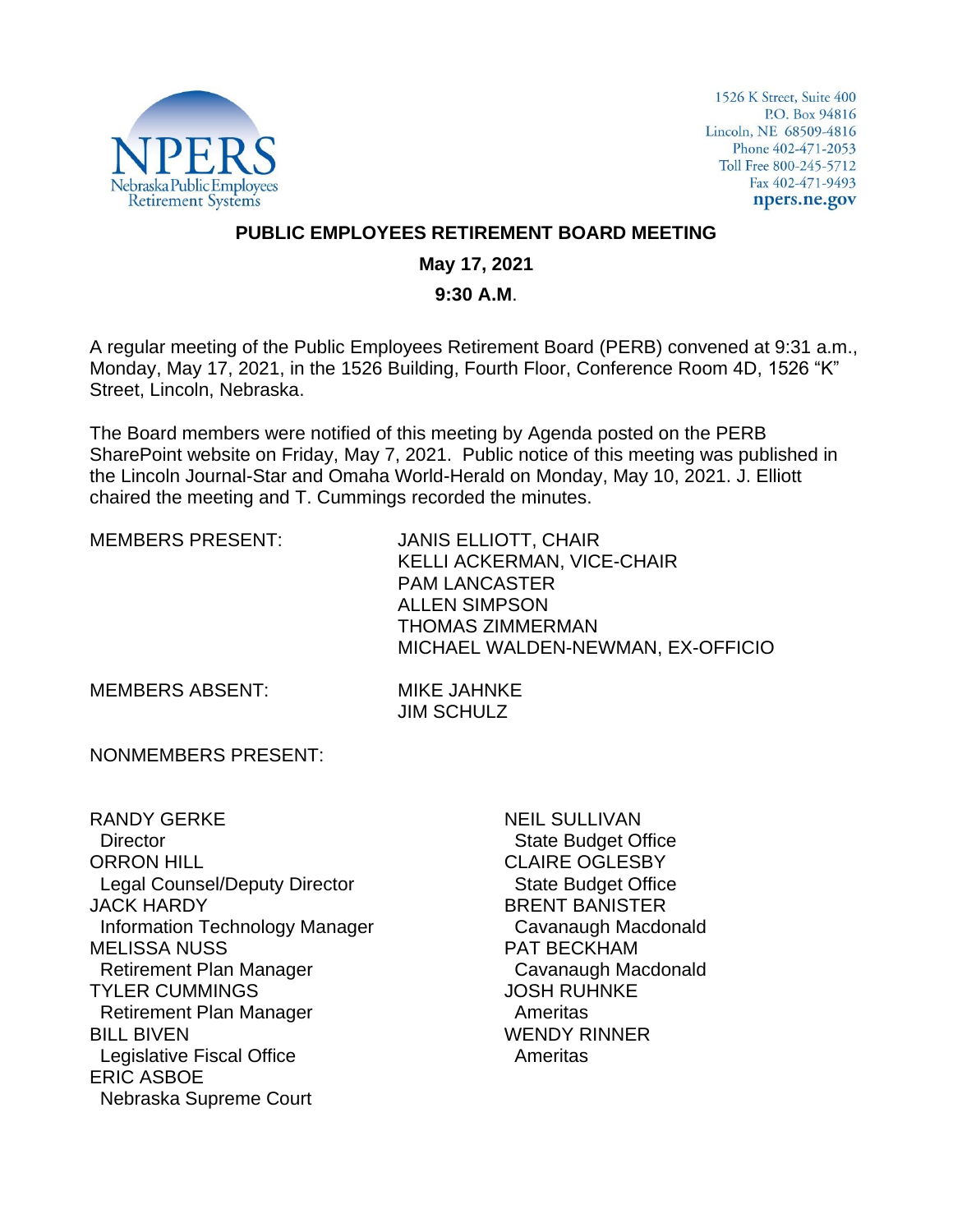**Agenda Item 1**: J. Elliott stated this meeting will follow the Nebraska Open Meetings Act and a copy of the Act is provided electronically, via a link on the final agenda posted on the Nebraska Public Employees Retirement Systems' (NPERS) website, on the Attorney General's website, and a copy of the Act is located on the table by the door.

**Agenda Items 2 and 3 – Meeting Called to Order:** J. Elliott called the May 17, 2021, Board Meeting to order at 9:31 a.m. Present at meeting: J. Elliott, K. Ackerman, P. Lancaster, A. Simpson, T. Zimmerman, and M. Walden-Newman. Absent: M. Jahnke and J. Schulz.

**Agenda Item 4 – Approval of Minutes:** K. Ackerman moved for approval of the minutes of the April 19, 2021, Board Meeting. Motion was seconded by P. Lancaster. Members voted as follows: For: J. Elliott, K. Ackerman, P. Lancaster, A. Simpson, and T. Zimmerman. Against: None. Motion carried.

## **Agenda Item 5 – Approval of Budget Status Report & April Retirement Report:**

T. Zimmerman moved to approve the Budget Status Report and the April 2021 Retirement Report. Motion was seconded by A. Simpson. Members voted as follows: For: J. Elliott, K. Ackerman, P. Lancaster, A. Simpson, and T. Zimmerman. Against: None. Motion carried.

**Agenda Item 6 – Public Comments or Correspondence from Citizens:** There were no public comments or correspondence from citizens with business not scheduled on the agenda.

**Agenda Item 7 – State and County Actuarial Valuations and ERBF Reports:** Brent Banister and Pat Beckham, Cavanaugh Macdonald, presented the State and County Actuarial Valuations and ERBF reports.

P. Beckham stated there are two keys findings this report provides which are the actuarial contribution rates and determining if the criteria has been met to grant a dividend. The reports also cover actual versus expected results and any trends in assets, liabilities, and contributions.

She mentioned the economic assumptions are being phased-in over a four-year period. There are other assumption changes as well including mortality assumption, retirement and termination rates, and individual salary increase assumption.

B. Banister discussed the Equal Retirement Benefit Fund (ERBF) Valuation. The ERBF affects members who participated in the State or County Defined Contribution plan prior to January 1, 1984. The number of members in this group continues to decline each year. On January 1, 2020, there were 507 members in this group. By January 1, 2021, this total decreased to 430 members. He presented a graph detailing the age range for this group.

He provided a brief overview of the Cash Balance (CB) plan. He reported both the State and County CB plans are over 100% funded.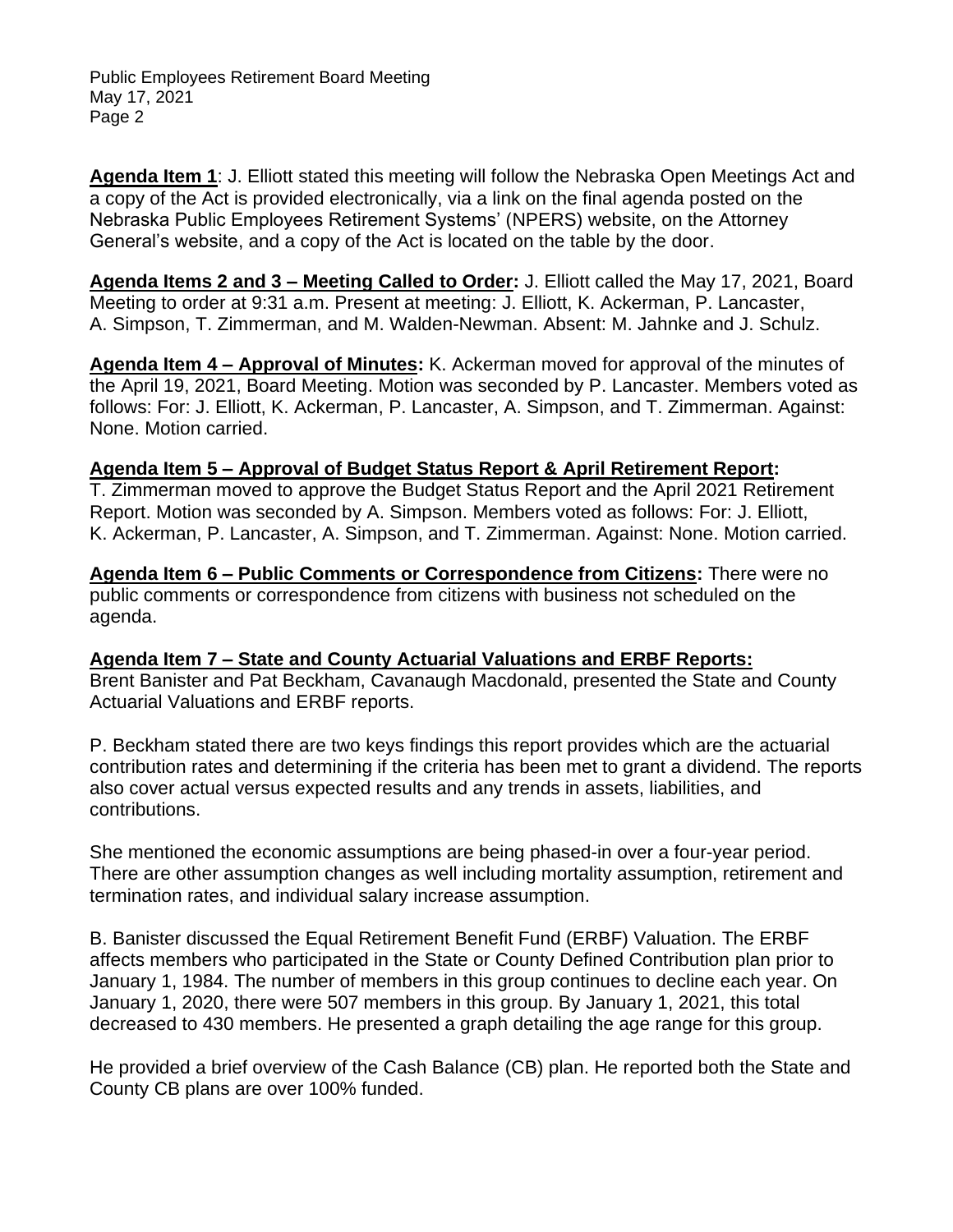He discussed the old assumptions versus the new assumptions for the State CB plan. He presented a graph detailing the membership of the State CB plan. He also provided information regarding the funded ratio for the State CB plan on both an actuarial basis and current value basis.

There was a brief discussion about wage inflation and how it might affect the Unfunded Actuarial Accrued Liability (UAAL).

P. Beckham discussed the risk profile of the CB plans. She then presented a graph of the dividends and funded ratio for the State CB plan since its inception. She also discussed how potential investment returns can impact the funding of the County CB plan.

She discussed the statutory requirements and Board policy for granting dividends. Statute requires the funded ratio to be greater than 100% and benefit improvements cannot result in an actuarial contribution rate that exceeds 90% of the statutory contribution rate.

For Board policy, in order for a dividend to be granted the funded ratio must at least be 100% for both the funded and current value basis both before and after the dividend is granted. Also, the annual interest credit rate must be less than assumed rate of return. Finally, the dividend plus annual interest credit during the year cannot exceed the assumed rate of return without a majority vote of the full Board.

She presented two tables detailing the mathematical criteria for granting a dividend. For the County CB plan, the 90% benefit improvement threshold rate does come into effect.

There was discussion among the PERB about a motion to grant dividends.

P. Beckham highlighted the previous dividends for the State and County CB plans.

O. Hill discussed the statutory guidelines and Board policies that help guide the decision to grant a dividend to the CB plans.

P. Lancaster moved to approve the State and County Actuarial Valuations and ERBF Reports. Motion was seconded by A. Simpson. Members voted as follows: For: J. Elliott, K. Ackerman, P. Lancaster, A. Simpson, and T. Zimmerman. Against: None. Motion carried.

A. Simpson made a motion to approve a State CB dividend of 5% and County CB dividend of 2.5%, with an account balance as of December 31, 2020. Motion was seconded by P. Lancaster.

There was a brief discussion among Board members about having all Board members present when voting on granting a dividend.

A. Simpson withdrew his motion to approve a State CB dividend of 5% and County CB dividend of 2.5%, with an account balance as of December 31, 2020.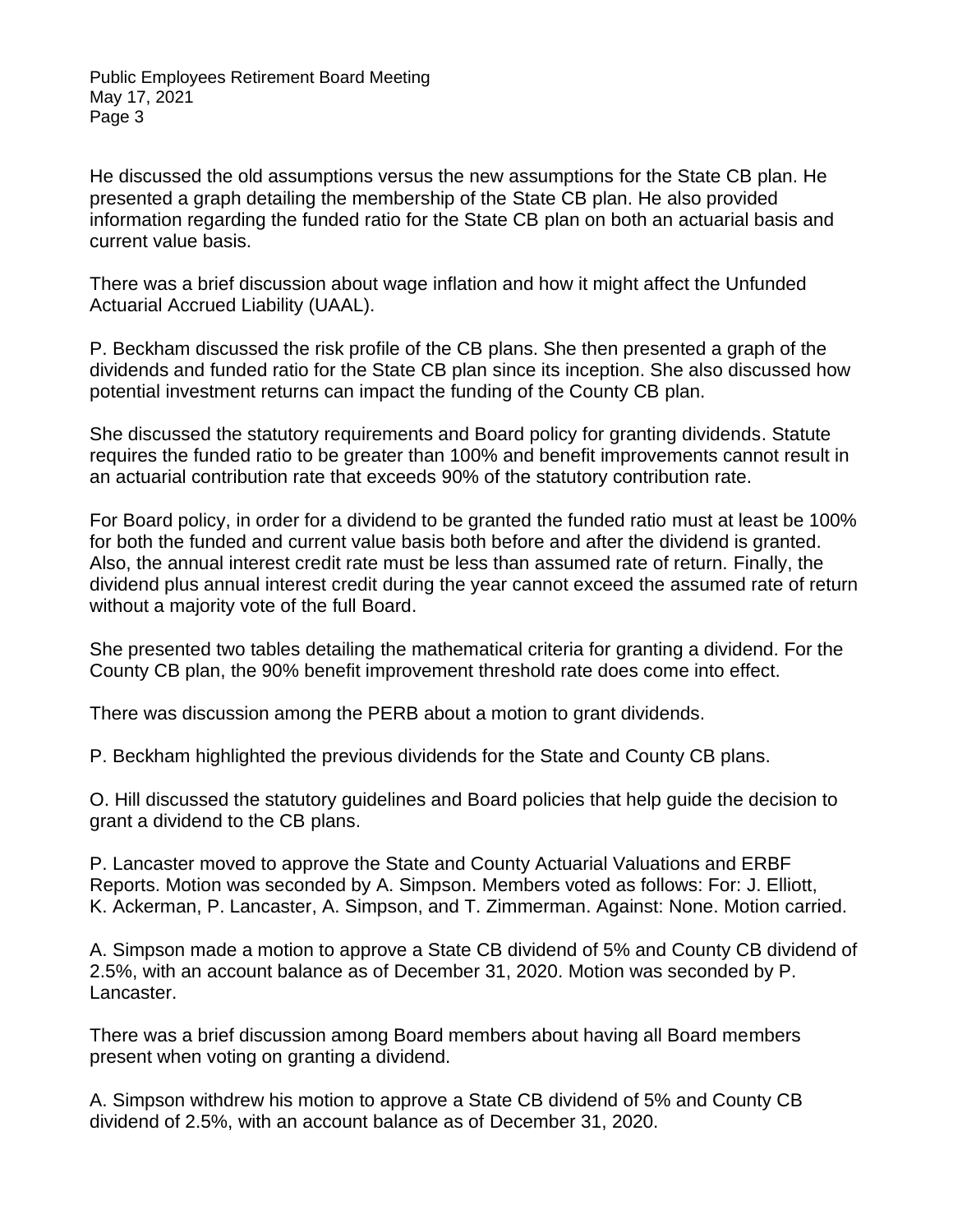The PERB took a break from 11:07 a.m. to 11:19 a.m.

**Agenda Item 8 – Ameritas Contract Renewal**: Josh Ruhnke and Wendy Rinner, Ameritas, presented the Ameritas Contract Renewal. J. Ruhnke stated the 5-year renewal period ends in October 2021. He briefly discussed the current fee structure. The service contract allows for certain levels of increases in the monthly fees based on low and high inflation scenarios. A table was presented detailing the monthly fees that could be assessed based on the different inflation scenarios. The current proposal is to increase monthly fees for each member by 10 cents for each plan (excluding the School, Judges, and Patrol plans).

He discussed the proposed changes in the distribution fees for full account distributions and partial distributions. Currently, a \$75 distribution fee is charged on a full distribution greater than \$250. The proposed change would charge a \$75 fee for a distribution amount greater than \$500. Currently, for full distributions of \$100 to \$250, a \$35 fee is charged. This band would change to a range of \$150 to \$500. Currently, there is no fee charged for distributions less than \$100. Under the proposed change, full distributions less than \$150 would not be assessed a distribution fee. Finally, there would be no change in the fee for partial distributions.

R. Gerke briefly discussed the negotiations that took place and his satisfaction with the new contract proposal.

This contract would be effective October 1, 2021.

P. Lancaster moved to approve the provisions of the Ameritas Contract Renewal. Motion was seconded by K. Ackerman. Members voted as follows: For: J. Elliott, K. Ackerman, P. Lancaster, A. Simpson, and T. Zimmerman. Against: None. Motion carried.

**Agenda Item 9 – Legal and Legislative Update**: O. Hill gave the Legal and Legislative Update.

- Legislative Bills (LB) 17, 65, 83, 379, 380, 386, and 666 were signed into law by Governor Ricketts.
- The following LBs are in Enrollment & Review for Engrossment or Final Reading: 64, 147, 209, 256, and 428.
- LB 258 failed to advance.
- Securing a Strong Retirement Act 2021 (SECURE Act 2.0) is currently being discussed in Congress and was moved out of the House Ways and Means Committee. This bill as currently drafted would change the required minimum distribution (RMD) age.
- There was a brief discussion on NPERS' role regarding RMDs. Currently, NPERS sends out correspondence to members years in advance of their initial RMD. If the SECURE Act 2.0 would pass as currently drafted, NPERS would have to make significant changes to its internal system in order to send out correspondence to members regarding RMDs.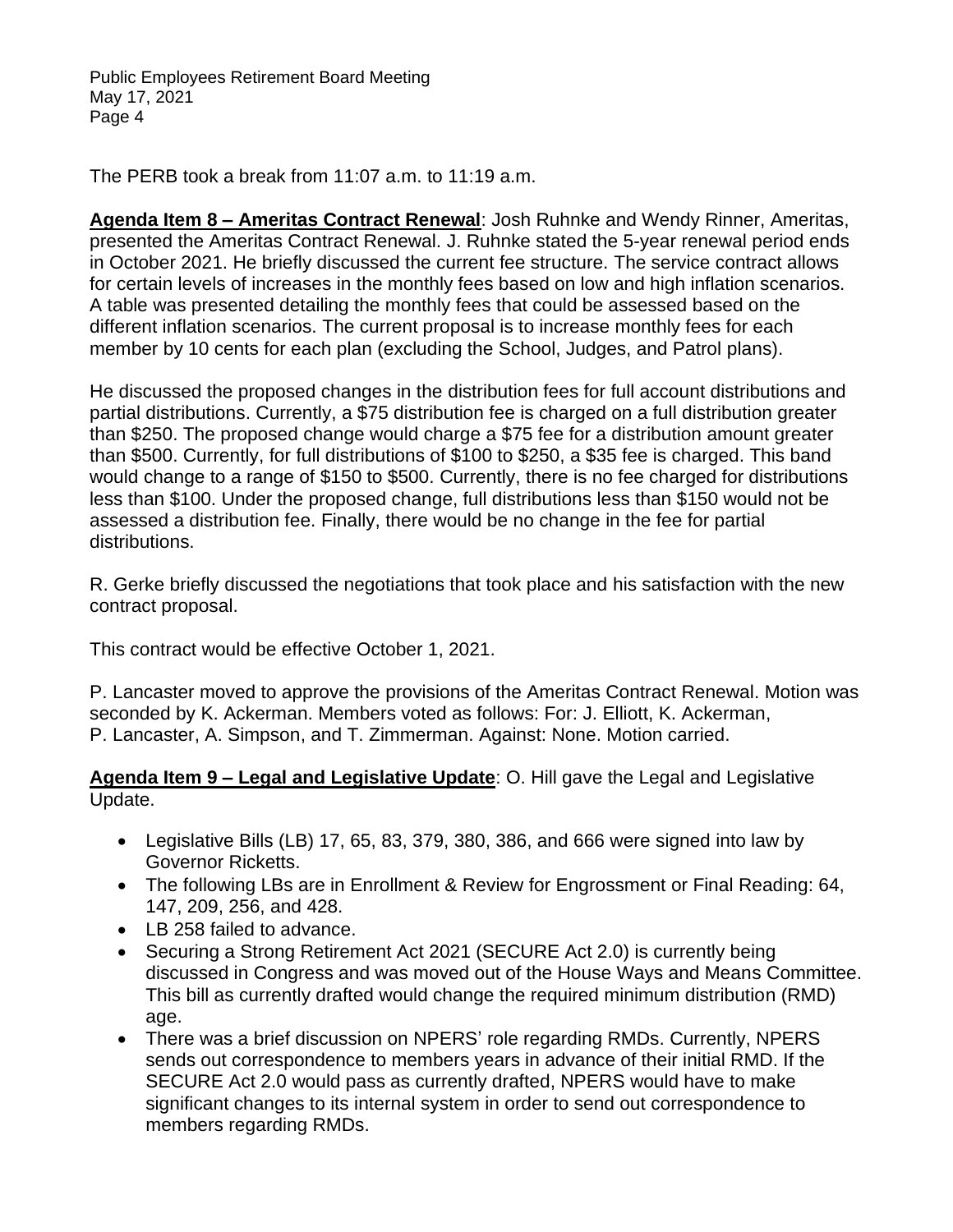K. Ackerman moved to approve the Legal and Legislative Update. Motion was seconded by

T. Zimmerman. Members voted as follows: For: J. Elliott, K. Ackerman, P. Lancaster,

A. Simpson, and T. Zimmerman. Against: None. Motion carried.

# **Agenda Item 10 – Director's Report**: R. Gerke provided the Director's Report.

- The School retirement season is beginning, and staff are working overtime to complete the retirement benefit payments.
- School seminars are still being conducted. Currently, in-person seminars are underway though there have been challenges with in-person seminars as some venues have restrictions due to the COVID-19 pandemic.
- Staff is currently working on employer workshops. They will be conducted in-person and one workshop will be offered as a webinar.
- Education Services is also preparing for State and County seminars.
- Education Services will also conduct webinars for the School plan throughout the year.
- The Auditor of Public Accounts (APA) audit entrance interview was on May 6, 2021. NPERS and Ameritas have been providing information to the auditors. The comprehensive annual financial report (CAFR) for the information technology (IT) portion is also underway. There was one finding in regard to access to workflow processes in NPRIS.
- He attended a virtual meeting regarding cyber insurance. Pro-active services were a main topic of discussion during the meeting. Cyber insurance would include funds for credit monitoring, public relations problems, restorations for members' accounts, lawsuits, investigators, etc.
- He and T. Baker attended a virtual meeting with Empower. There are 418 members with \$33.5 million dollars in assets with Empower. There are 120 members in the guaranteed interest account with a total of \$7 million dollars.
- The fiscal year is coming to an end and IT is purchasing the yearly computer replacements.
- The electronic non-contributing member form project is still underway, and 214 schools have signed up. The goal is to make this mandatory for all schools by July 2021.
- The new webpage design contract has been signed and work should begin soon.
- NPERS' internal auditors completed a NASBO presentation.
- M. Nuss took part in a Department of Administrative Services (DAS) Ask the Experts panel regarding customer service. He commended her for providing an excellent presentation.
- There is one full-time position open: Retirement Specialist I. There is one temporary position open: SOS Receptionist.
- He mentioned preparing for the PERB Annual Retreat. Potential speakers and topics include P. Beckham regarding how the COVID-19 pandemic has affected retirement, Patrick Wright will speak about cybersecurity, and O. Hill will present the updated Rules and Regulations.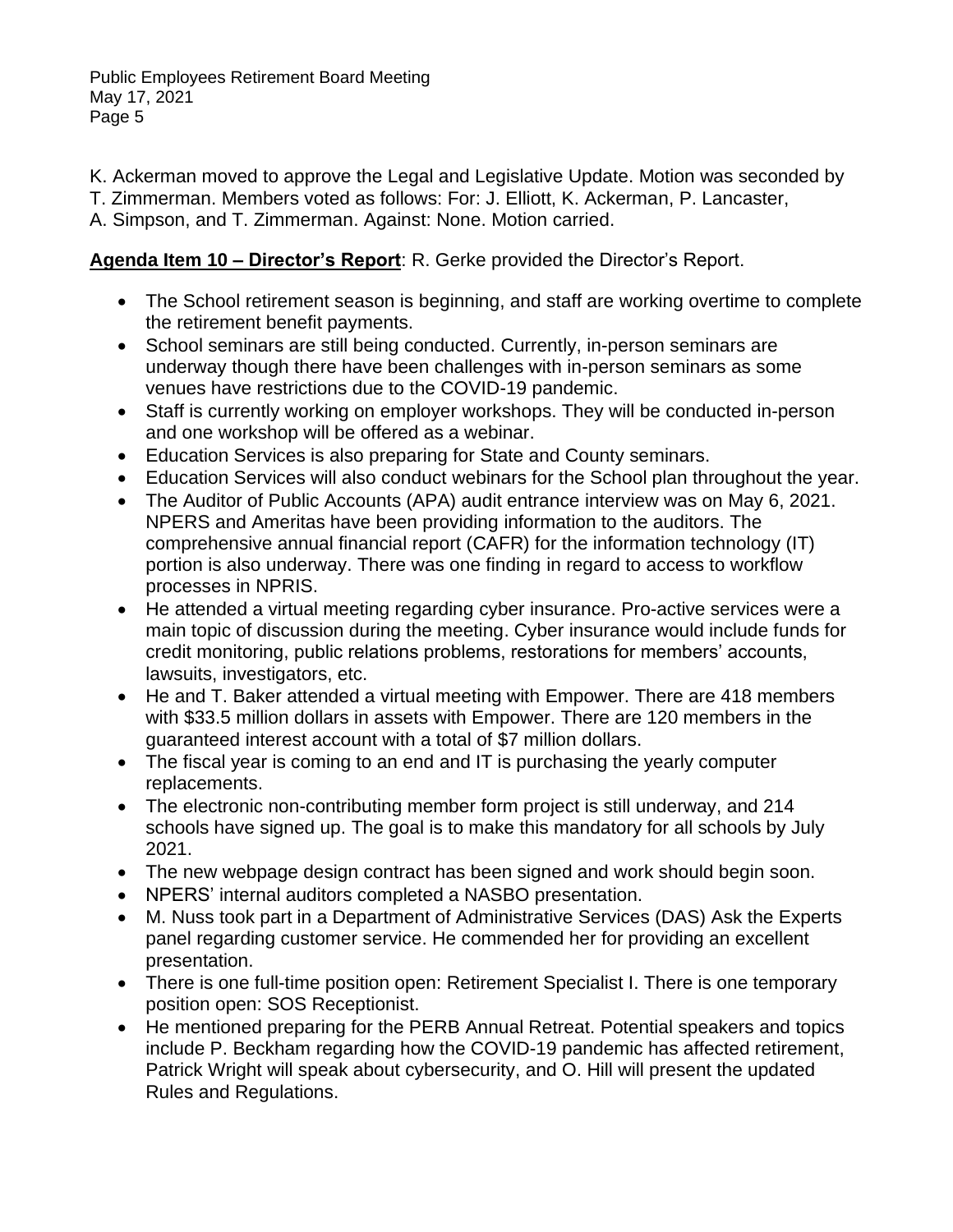P. Lancaster moved to approve the Director's Report. Motion was seconded by A. Simpson. Members voted as follows: For: J. Elliott, K. Ackerman, P. Lancaster, A. Simpson, and T. Zimmerman. Against: None. Motion carried.

**Agenda Item 11 – Board Committee Reports**: There were none.

**Agenda Item 12 – Board Education/Travel Requests:** There were none.

**Agenda Item 13 – Future Meetings/Agendas:** The next PERB meeting is on Monday, June 21, 2021.

**Agenda Items 14 and 15 – Executive Session**: At 12:11 p.m., K. Ackerman moved that the Board exit Regular Session and convene in Executive Session for the purpose of discussing of applications of plan members, personnel matters, and pending legal matters: Case Review No. D-21-4; Prevention of Needless Injury to the Reputation of an Individual; Case Review No. D-21-5; Prevention of Needless Injury to the Reputation of an Individual; Case Review No. D-21-6; Prevention of Needless Injury to the Reputation of an Individual; Case Review No. D-21-7; Prevention of Needless Injury to the Reputation of an Individual; Case Review No. D-21-8; Prevention of Needless Injury to the Reputation of an Individual; Case Review No. D-21-9; Prevention of Needless Injury to the Reputation of an Individual; Protection of Public Interest, Prevention of Needless Injury to the Reputation of an Individual; Update on Pending Legal Matters; Protection of Public Interest. Motion was seconded by T. Zimmerman. J. Elliott repeated the motion for the record. Members voted as follows: For: J. Elliott, K. Ackerman, M. Jahnke, P. Lancaster, A. Simpson, and T. Zimmerman. Against: None. Motion carried.

T. Zimmerman left the PERB meeting during Executive Session.

At 1:35 p.m., P. Lancaster moved the Board exit Executive Session and reconvene in Regular Session. Motion was seconded by A. Simpson. Members voted as follows: For: J. Elliott, K. Ackerman, P. Lancaster, and A. Simpson. Against: None. Motion carried.

P. Lancaster moved for approval of Case Review No. D-21-4, Case Review No. D-21-5, Case Review No. D-21-6, Case Review No. D-21-7, Case Review No. D-21-8, Case Review No. D-21-9, and Case Review No. A-21-1. A. Simpson seconded the motion. Members voted as follows: For: J. Elliott, K. Ackerman, P. Lancaster, and A. Simpson. Against: None. Motion carried.

P. Lancaster moved to approve the request to seek an opinion from the Attorney General regarding immigration status. A. Simpson seconded the motion. Members voted as follows: For: J. Elliott, K. Ackerman, P. Lancaster, and A. Simpson. Against: None. Motion carried.

**Adjournment**: K. Ackerman moved that the meeting adjourn. Motion was seconded by P. Lancaster. Members voted as follows: For: J. Elliott, K. Ackerman, P. Lancaster, and A. Simpson. Against: None. Motion carried.